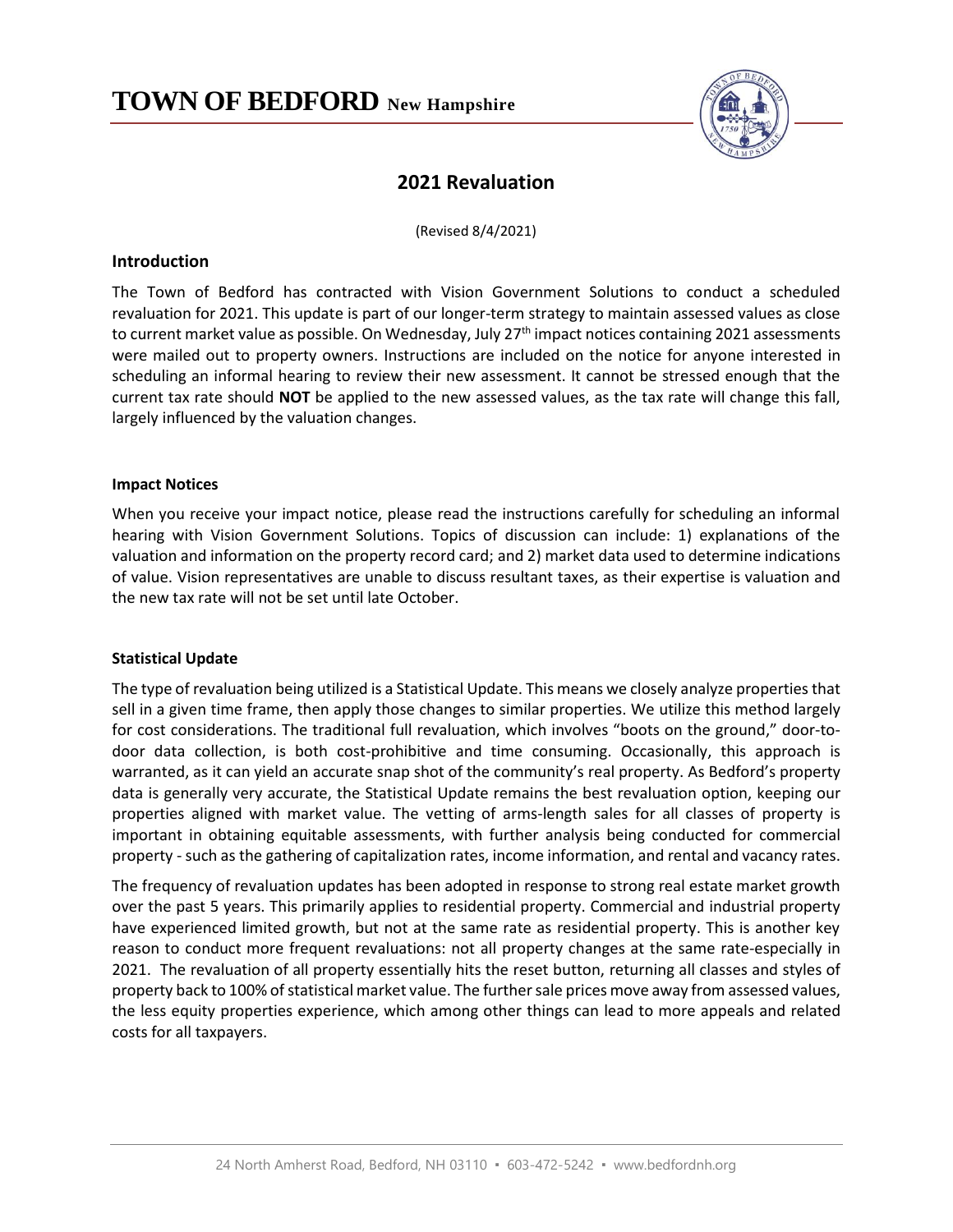#### **Revaluation Results, a Deeper Look**

Bedford is experiencing a **17% overall increase** in value for all classes of property since the 2019 revaluation update; a further breakdown shows **residential** property with an **19% increase**, and **commercial** at a **9% increase**. These assessment changes are not an overnight occurrence, but have evolved over a two-year period. The largest jump in value was **vacant land** at **30%**. Developable land has grown scarce, and even with a handful of new subdivisions, buildable lots have seen considerable price increases in the past two years.



# **Residential Property**

While the overall percent changes are provided, not all property changes at the same rate. For residential property, value changes can vary based on home styles, neighborhood, value strata, quality of construction, age of building, condition, etc. For example, a breakdown of assessed value changes for residential home **styles**, seen in the bar graph below, reflects the variation in sales activity since 2019.

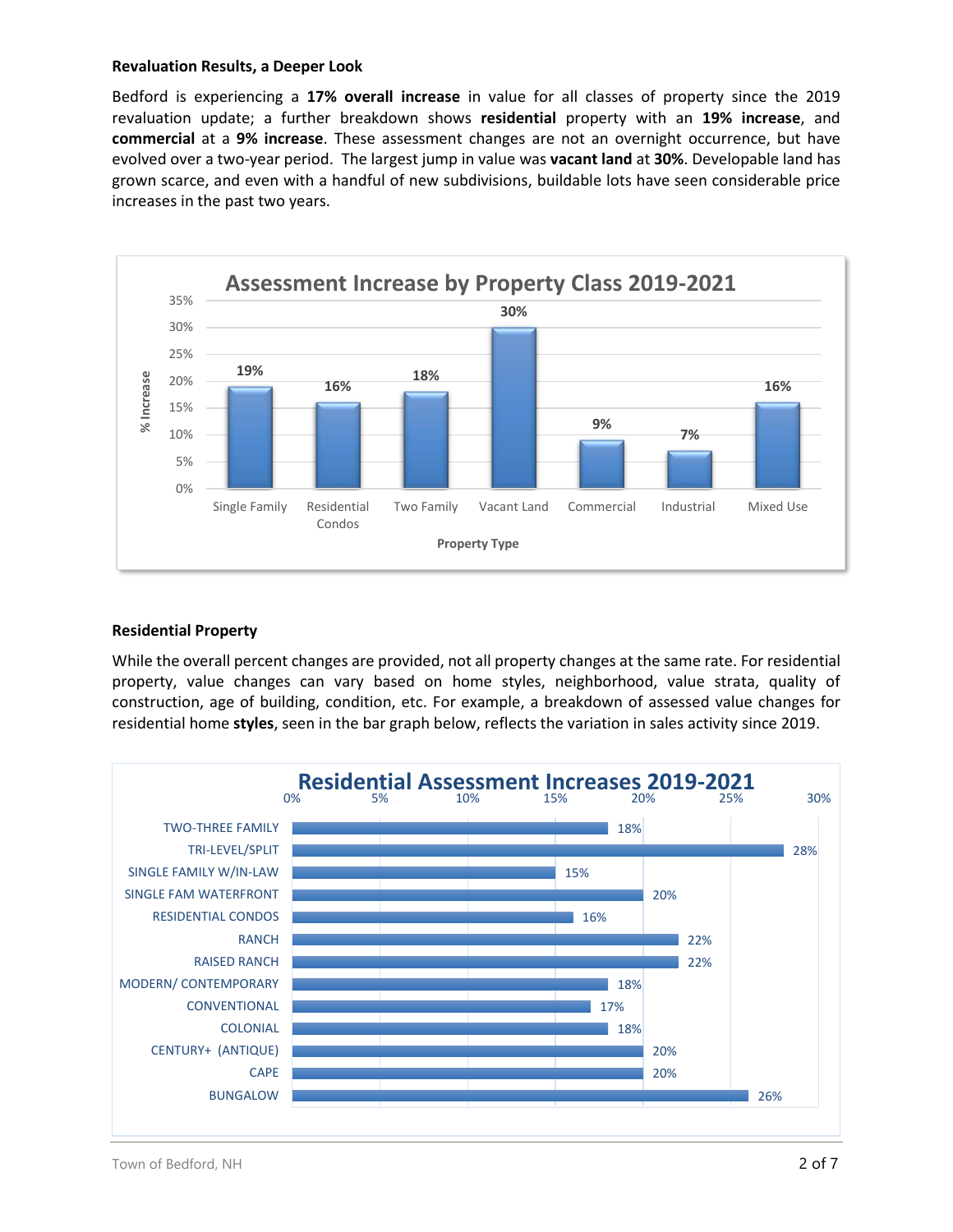Not every category of home style has the same volume of property town-wide, nor do all properties in a single style category increase at the same percentage. It's also worth noting that some property styles possess different value ranges than others. For example, Tri-Level/Split homes will generally demonstrate a different value range than Colonial style homes. Colonial style homes, which vary much wider in style and price, sell from \$300,000 - multi-million dollar estates. Tri-Level properties generally sell between \$300,000 - \$500,000 in the current market.

Another way to look at market value changes that affect assessed values is by pricing "strata" or value increment. Bedford has some of the most variation of property value in southern New Hampshire. The first chart below approximates the number of properties in each value increment per \$100,000. Properties ranging from \$300,000-\$500,000 represent the largest population of residential properties. Homes valued above \$2,000,000 represent the fewest number of properties.

Competition and lack of inventory has affected a wide range of property values in Bedford. While \$300,000-\$500,000 properties represent the largest population of housing stock, they also represent some of the most competitive on the market. For first time home buyers hoping to purchase a Bedford property in that price range, the number of applicants and offers has become very competitive. For buyers hoping to downsize, including empty nesters, the competitive pressure for the most abundant price population of properties often overlaps with first-time buyers.



It may not appear obvious by the bar graph above, but the higher valued properties are actually prevalent enough to help carry an equitable portion of the overall tax burden for residential properties.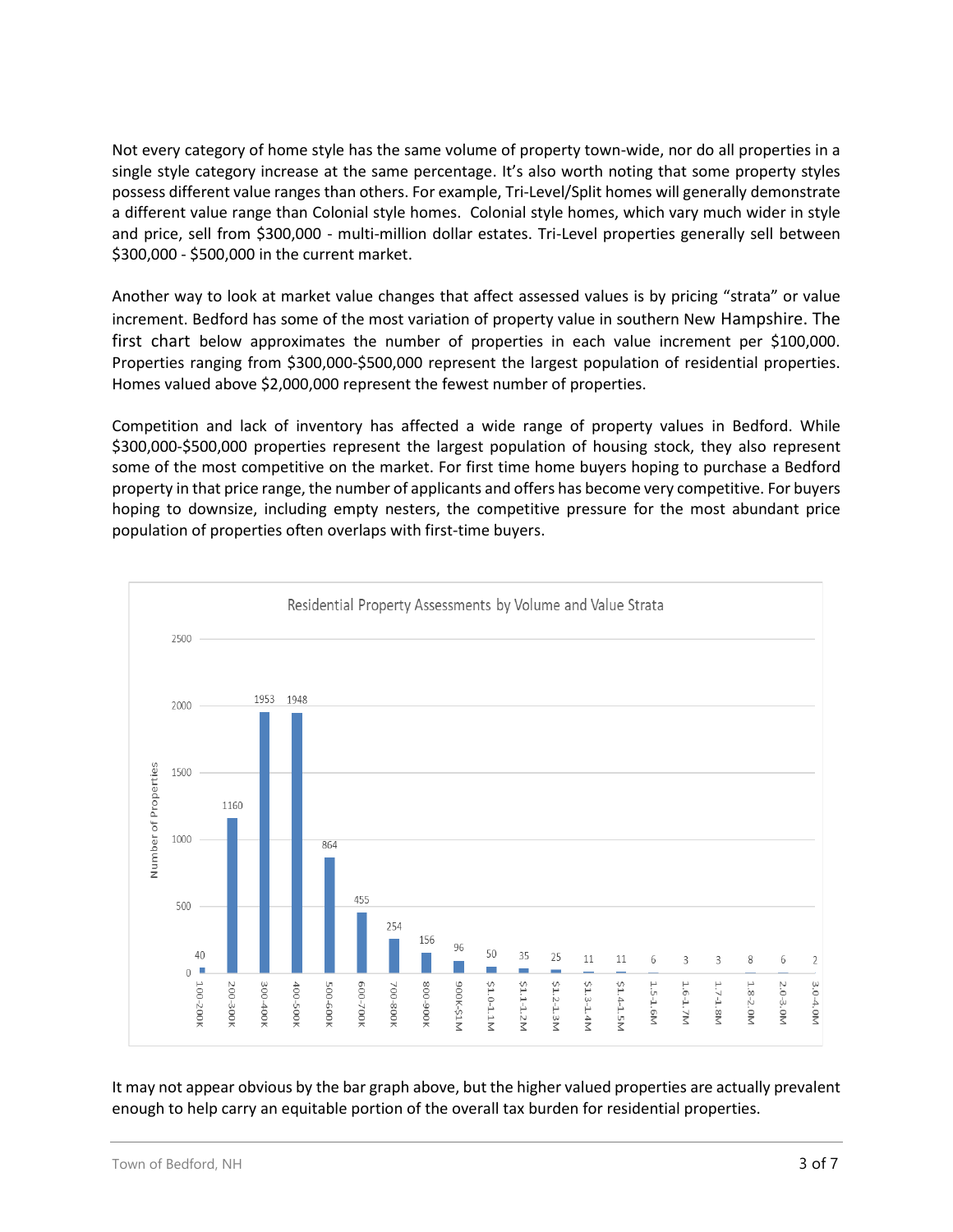Looking at value strata specifically for the 2021 revaluation, the rate of market change shows variation over a wide range of property value. Like property styles, value increments also help to demonstrate that not all property appreciates at a uniform rate. Based on detailed sales analysis over the past two years, the resulting assessment increase per \$100,000 is seen in the chart below.



Properties values up to \$500,000 see the largest percent increase of all residential value strata. Part of this phenomenon occurs simply by tracking percent changes. Lower valued properties may see a similar dollar value changes to nearby strata, but expressed as a percentage, the increase is larger.

As stated previously, the market competition up to \$500,000 is extremely aggressive which drives prices even higher. Offers on property that are 5-10% above asking price have been common, and properties usually go under contract within days to a week of listing.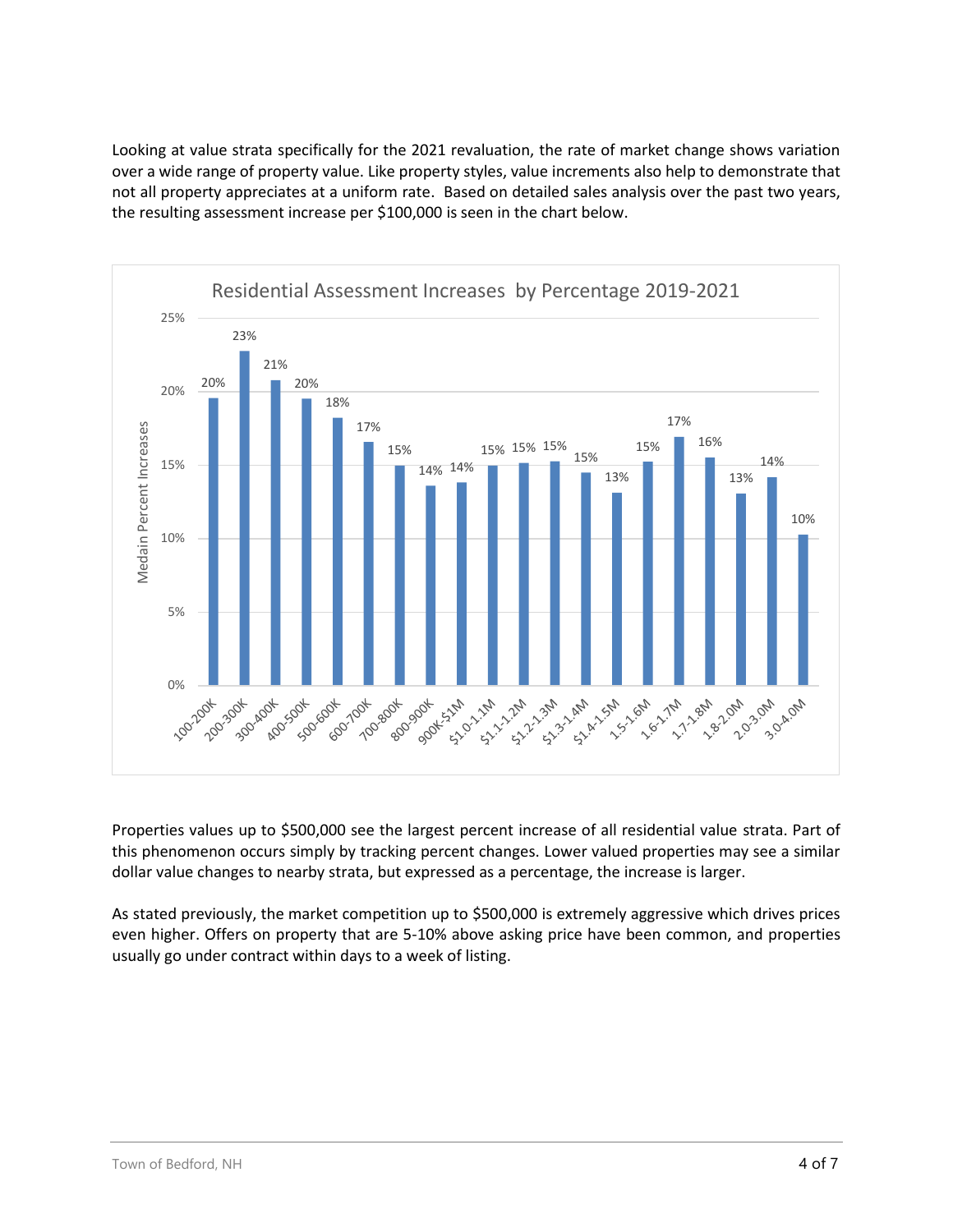# **Neighborhood / Location**

Not only do neighborhood land values vary throughout Bedford, in a given time period, their values change at differing rates. There are 12 distinct residential neighborhood codes in Bedford, with each corresponding to a particular value range. The same neighborhood code can appear in different locations town-wide, where land values can be most similar.



To find the neighborhood code for a particular property using Vision's on-line database

[\( http://gis.vgsi.com/bedfordnh/](http://gis.vgsi.com/bedfordnh/) ), scroll down to the **Land** section. In the "neighborhood" line below, the number 50 appears (highlighted). The higher the neighborhood number, the higher the land value. Neighborhood 60 is the base location adjustment at 1.00, which is neutral. Below it neighborhood adjustments drop, above it, the adjustments increase to correspond with the increase in land value. In this example, Neighborhood 50 carries an adjustment of .95 or 5% below the base level (Neighborhood 60).

## Land

| <b>Land Use</b>                  |                                | <b>Land Line Valuation</b> |     |
|----------------------------------|--------------------------------|----------------------------|-----|
| <b>Use Code</b>                  | 1010                           | Size (Acres)               | 1.5 |
| <b>Description</b>               | SINGLE FAM MDL-01 <sup>0</sup> | Frontage                   | 0   |
| Zone                             | RA                             | <b>Depth</b>               | 0   |
| Neighborhood 50                  |                                | Assessed Value \$177,500   |     |
| <b>Alt Land Appr</b><br>Category | No                             |                            |     |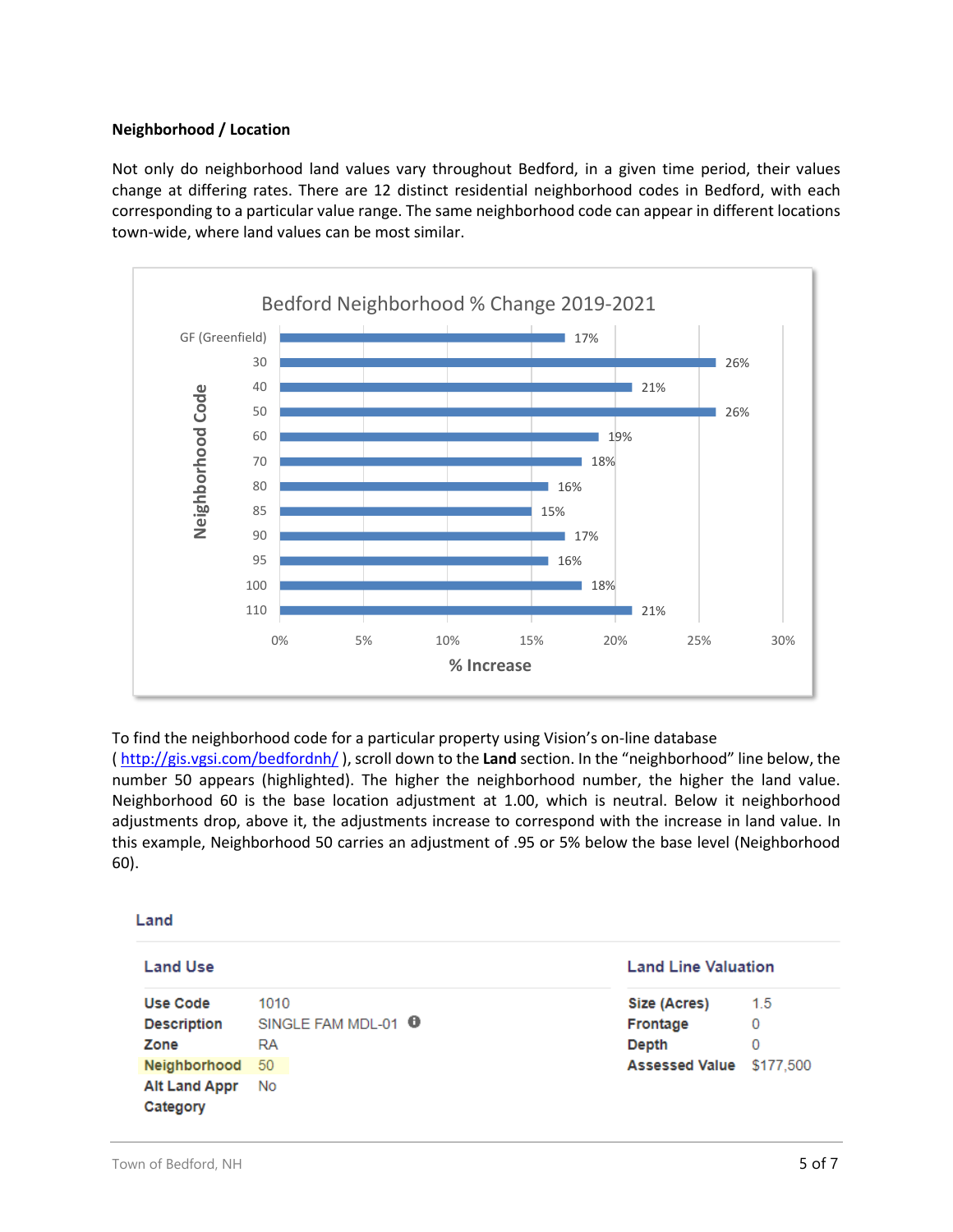#### **Revaluation and Taxation**

An increase in assessed value does not necessarily mean an increase in your tax bill. If your property changes value at or close to the median value change, about 19%, there will likely be little to no change in the amount of taxes you are billed for this fall. This is due to the fact that when values rise, the tax rate falls in order for each property to contribute its portioned amount of the budget based upon total assessed value. Property that appreciates greater than the median amount may see a tax increase, while properties that increase below the median may see a decrease in property tax this fall. It's worth repeating that the Town's property tax rate will be readjusted downward as we experience an increase in property values.



The tax rate and assessed values during a reassessment commonly work in opposition of each other, like a scale. This is due to the fact that the annual budget is a fixed number, and only the exact amount of taxes needed to cover the budget will be collected. While the scale analogy works on a general level, a reassessment is a completely separate process from the Town's budgetary process; revenue and expenditure levels can influence the amount by which the tax rate changes. By contrast, a year in which assessed values *drop* overall, the tax rate will *climb* in opposition to value reductions in order to meet the total budget amount.

Looking at revaluations since 2004, in which most experienced an overall increase in property value, the tax rate dropped that year from the year prior. The exception was 2013, during which time property values fell, and the tax rate moved in opposition by climbing slightly. Again, other factors influence the tax rate, but the graph provides a visual representation of the phenomenon.